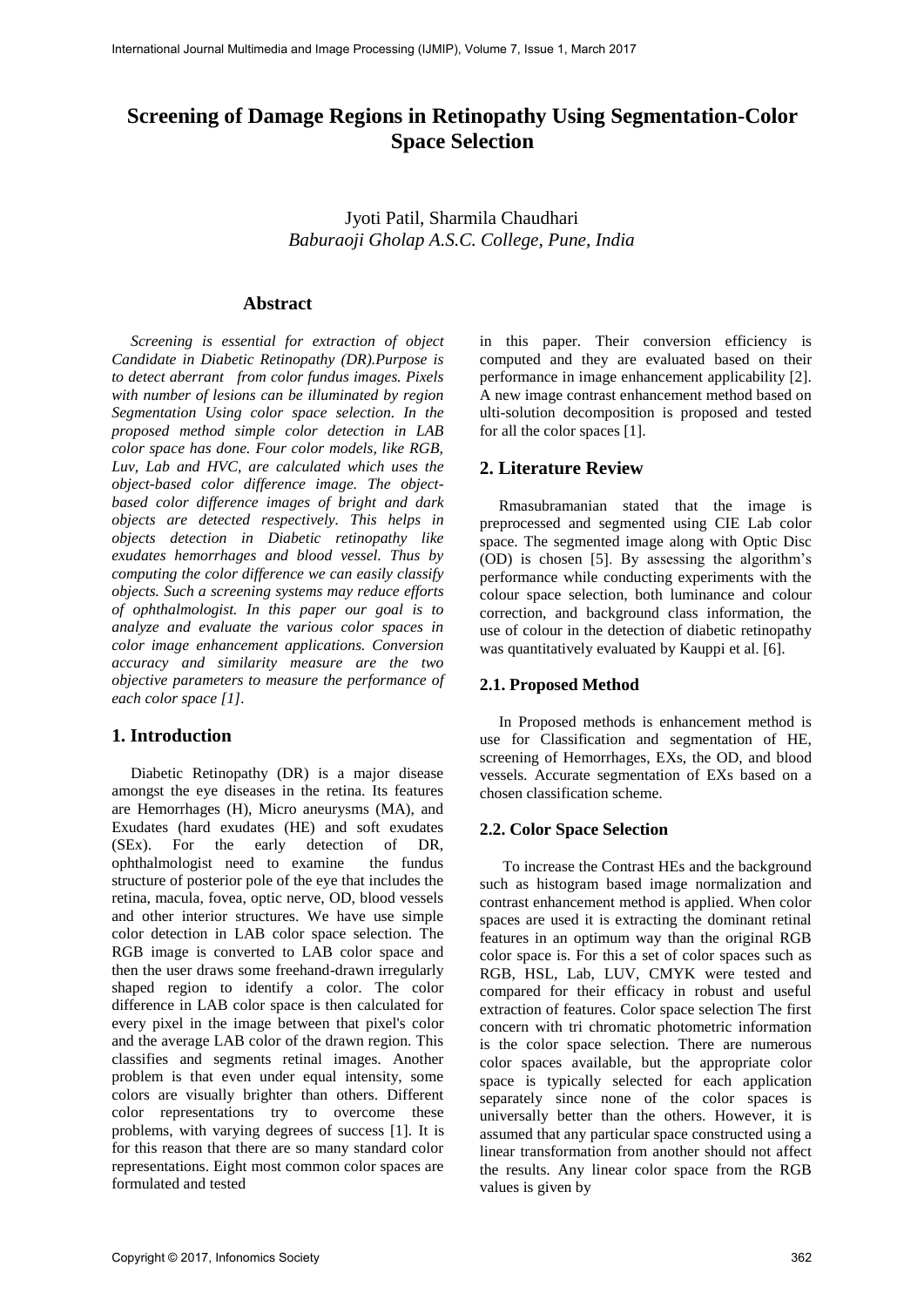| h11 h12     |   |
|-------------|---|
| h21 h22     | ź |
| $h31$ $h32$ |   |

where the  $3 \times 3$  matrix defines a linear transformation to the color space RGB.

The search for suitable colour space is further restricted to two issues that can affect the analysis: expert annotations and lesion separability in the colour space. Since the expert annotations have been performed manually by medical doctors using RGB displays, it is motivating to study whether the colour representation has any effect on the analysis. If it had, colour spaces designed to model the human colour vision (such as CIE L\*a\*b\*) would represent the ground truth better. Another important issue that directly contributes to the ability of the baseline algorithm to discriminate the lesions is how photometric cues of lesions are distributed in the colour space. To study the addressed issues, two delicately selected colour spaces are used in the experiments: CIE L\*a\*b\* and HSV. Instead of experimenting with all the possible alternatives, the selected colour spaces are used to indicate if further experiments are required. 5.4.1 CIE L\*a\*b\* CIE L\*a\*b\* is a perceptually uniform color space recommended by the Commission International d'Eclairage (CIE) [27], where L\* denotes the lightness axis and the color opponents a\* and b\* define the red-green and yellow-blue axes. In theory, a unit Euclidian distance in CIE L\*a\*b\* is the threshold for a human to distinguish color difference. The colour transformation from XYZ to CIE L\*a\*b\* color space is a non-linear mapping. Photometric cue in lesion detection and defined as

$$
L^* = 116 f\left(\frac{Y}{YN}\right) - 16,
$$
  
\n
$$
a^* = 500 \left[ f\left(\frac{x}{XN}\right) - f\left(\frac{Y}{YN}\right) \right],
$$
  
\n
$$
b^* = 200 \left[ f\left(\frac{Y}{YN}\right) - f\left(\frac{z}{ZN}\right) \right],
$$

where

$$
f(x) = \begin{cases} t\frac{1}{3}, & t > 0.008856\\ 7.787t + \frac{16}{116}, \end{cases}
$$

otherwise Here X, Y and Z are the red, green and blue for standard observer (CIE 1931 XYZ), and XN, YN and ZN define the illuminant dependent reference white point in the XYZ color space. In general, the characteristics of the illuminant should be known when transforming RGB to XYZ values, and further to the L\*a\*b\* color space. However, if image capturing is conducted using the same camera under the same illuminant then the white point in the transformation can be fixed, e.g. CIE standard illuminant D65 [5].

Two color spaces, which have enhanced contrast and uniformity for EXs and other retinal structures, were selected for further analysis. These were HSL (hue, saturation and lightness/value/intensity), and GLM' (G-component from RGB, L-component from LUV. RGB (Red, Green, Blue) RGB is most common being used in virtually every computer system, television and video. It is easy to implement. However, high correlation between channels, significant perceptual non-linearity with visual perception, device dependency and mixing of chrominance and luminance data make RGB not a very favorable choice for color image processing. Thus we seek for another color spaces which are more suitable for processing [5].

#### **2.3. HSV/HSI (Hue Saturation Lightness Value/ Intensity)**

This is a non-linear transform of the RGB color space. Separation of the luminance component from the chrominance information makes it advantageous in image processing. It is also extremely intuitive. However, it is non linear and device dependent. It is widely used in the field of color vision.

In a typical retinal image, the red component is over saturated and has low contrast over the bright regions. The blue component is under saturated and has low contrast over the black regions. Only green part has enhanced contrast over the whole region. This makes the image to have very low contrast which is signified by the grouping of large peaks in a small area on the histogram plot. The first color space was selected since it is believed to have similarity with human color perception and it is less affected by inter and intra image variations due to various artifacts, hence is potentially helpful for our abnormality (see Figure 1 - Sample original image with three color components (a), red component (b), green component (c), and blue component (d)).

The original RGB image was converted to HSL color using the following formula [1]:

H= arctan 
$$
\left(\frac{v_2}{v_4}\right)
$$
, S =  $\sqrt{v_1^2 + v_2^2}$ , L=  $\left(\frac{R+G+B}{\sqrt{2}}\right)$   
V1 =  $\left(\frac{2R-G-B}{\sqrt{g}}\right)$  and  $v_2 = \left(\frac{R-G}{\sqrt{2}}\right)$ 

Now, the illuminate corrected image from for Eq. 5.11 can be recovered from the fitted result as follows:

$$
I_0(x,y) = -\frac{I(x,y)}{\frac{1}{2}(x,y)}
$$

is the fitted parametric model value at image location is the fitted parametric model value at image location (x, y). In the RGB color space the natural choice for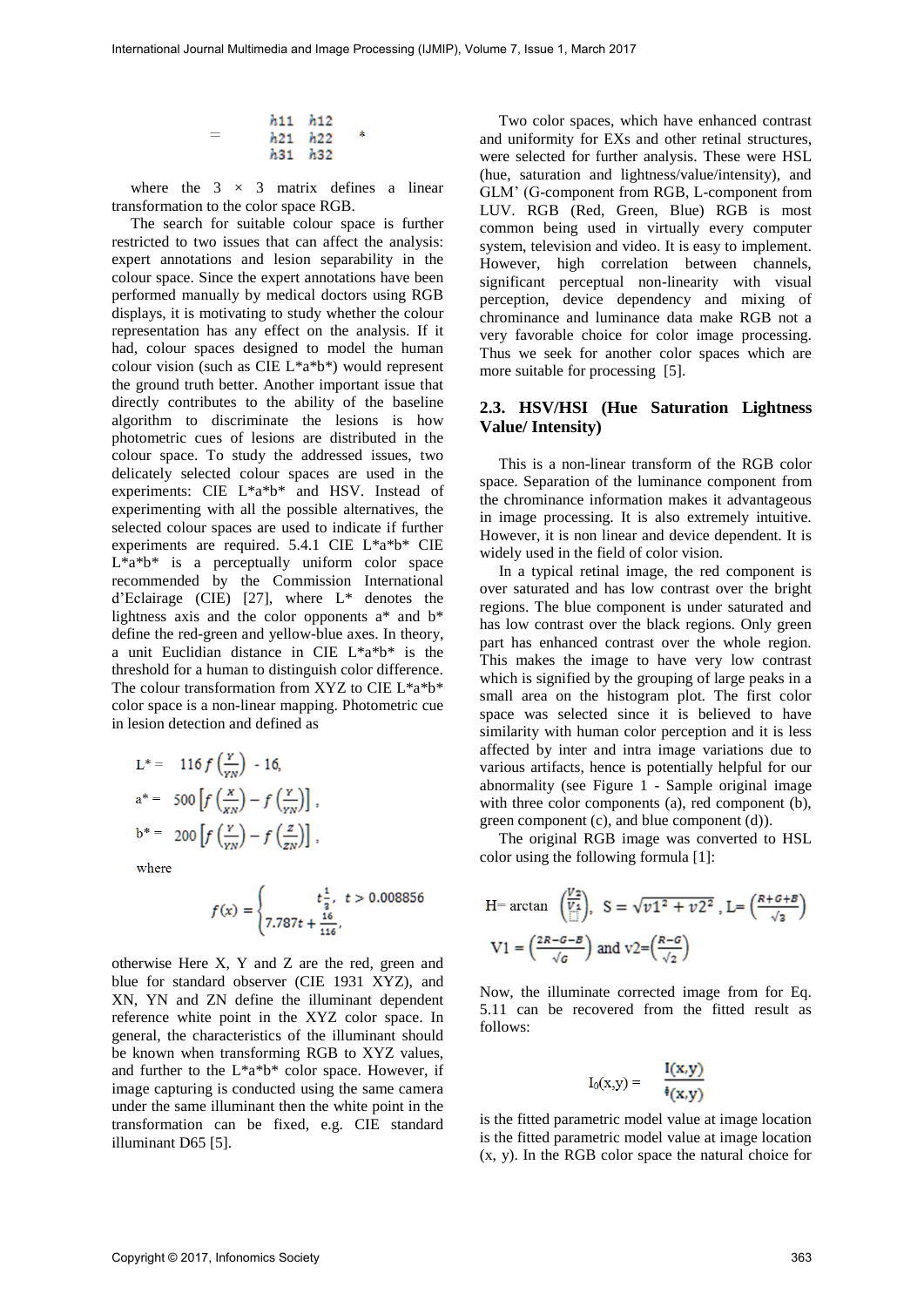the background point extraction and the image luminance estimation is the intensity  $\frac{R+G+B}{3}$ , but in the case of eye fundus images the red channel can be used directly [138]. The distortion free RGB image can be recovered simply by dividing pixelwise each color channel of the image separately with the same correction factor as follows,

$$
R_0(x,y) = \frac{R(x,y)}{\sqrt[4]{(x,y)}}, \ G_0(x,y) = \frac{G(x,y)}{\sqrt[4]{(x,y)}}, \ B_0(x,y) = \frac{B(x,y)}{\sqrt[4]{(x,y)}}
$$

are the color channels of the luminance corrected image, and the corresponding channels of the luminance degraded image [5].

## **2.4. GLM' Color Bands for Enhancing Features of DR**

The green channel of the original color fundus image is used for study DRs. Intensity information can be gotten from algorithms for color images. The green channel of fundus retinal images shows higher contrast for HEs, So we use HE for detection and segmentation. Three different channels has been combined to detect aberration in DR and OD localization in fundus images. The G-channel from RGB color space is use for fundus images, so we can observe HEs appear brighter than the background, taken up by the green channel. The L channel in the LUV color space was selected as a second channel, since luminosity information has uniformity for EXs and OD [1], [2]. In most fundus images HEs appear yellowish, while background color is red. We use third channel from color space as it gives great separation with dark red blood vessels and OD.

Table 1. Resultant values of Color space selection Images

| Figure | The Mean LAB<br>for RGB colors | <b>The</b><br>Mean<br>Delta E in<br>Mask region | The<br>Average<br>color<br>in the<br>region drawn |
|--------|--------------------------------|-------------------------------------------------|---------------------------------------------------|
| Fig 1  | 85.5, 9.72, 53.98              | $20.58 +$ /<br>$\Delta \sim 10^4$<br>11.40      | 54.8                                              |
| Fig 2  | 47.80.34.27.55.52              | $20.08+$<br>13.14                               | $/2$ 59.5                                         |
| Fig 3  | 64.20,26.6,21.94               | $22.69+$<br>$\sqrt{-}$<br>13.15                 | 62.1                                              |
| Fig 4  | 62.91,27.05,68.43              | $11.06+$<br>$/ -$<br>10.82                      | 43.5                                              |

## **3. Result and Discussion**

Segmented exudates: In Figure 1 we have done accurate segmentation of positive optic disc region is been separated from the candidate. Also we have done segmentation of blood vessels. At the same segmentation of yellowish color hard exudates.



Figure 1. Optic disc and Blood vessels segmentation



Figure 2. Optic disc and Blood vessels segmentation



Figure 3. Optic disc and Blood vessels segmentation

In Figure 4, We have selected damage area which is giving segmented region with amplified Intensity. An active contour-based technique was developed to produce a more accurate boundary. The Damaged region is invariably fragmented into multiple regions by blood vessels. In L Channel, a Channel and b Channel, we can observe 1D vector of only the pixels within the masked area, from Get Mean LAB Values.

Also plotted the histograms of the pixels in both the masked region and the entire image.

In Figure 5, we have selected cotton wool spot in Diabetic retinopathy. Thus, we used a color morphology preprocessing smoothing to remove the vessels and create a fairly constant region before applying a snake method. Here we implemented the concept of color morphology in different color